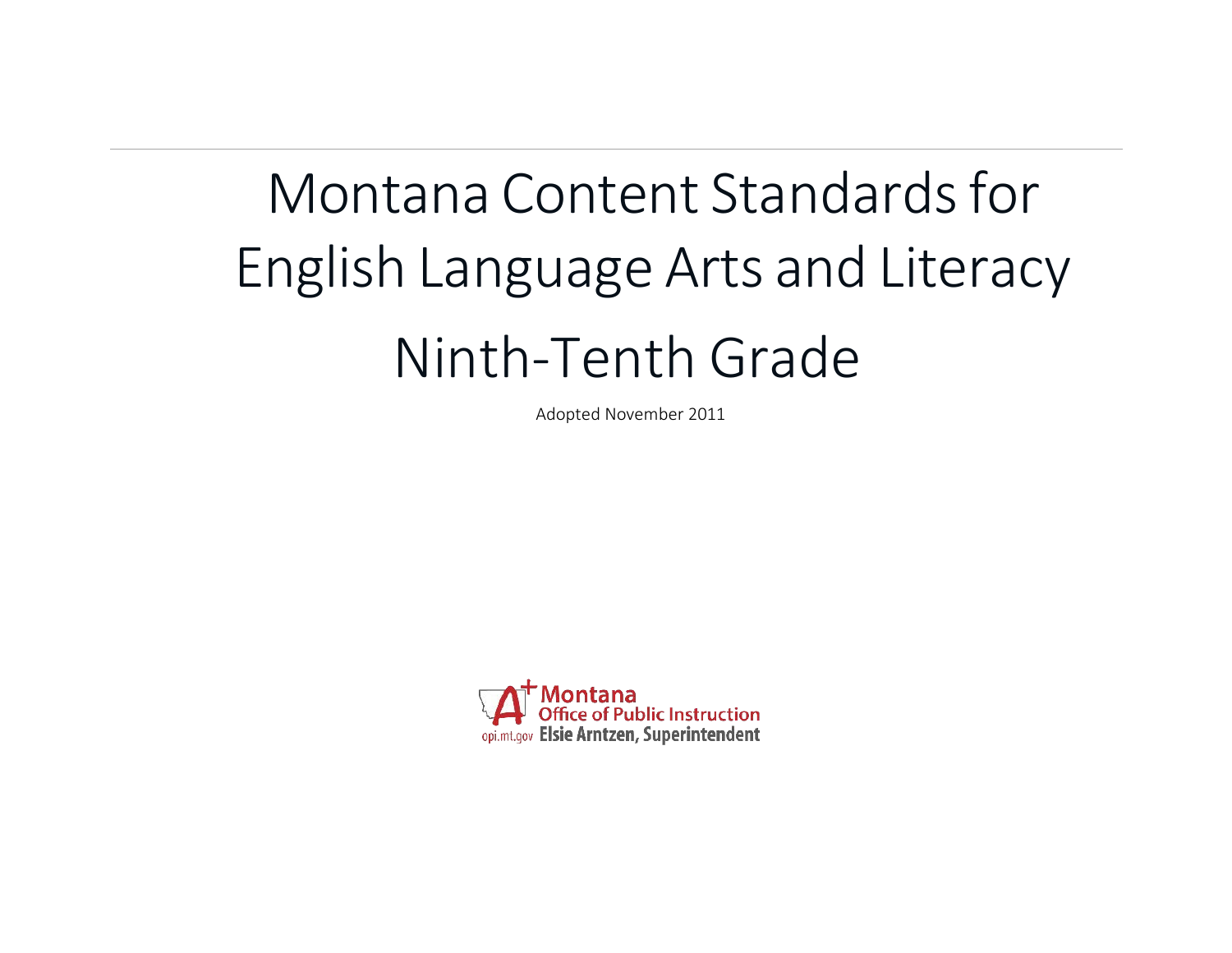# **Table of Contents**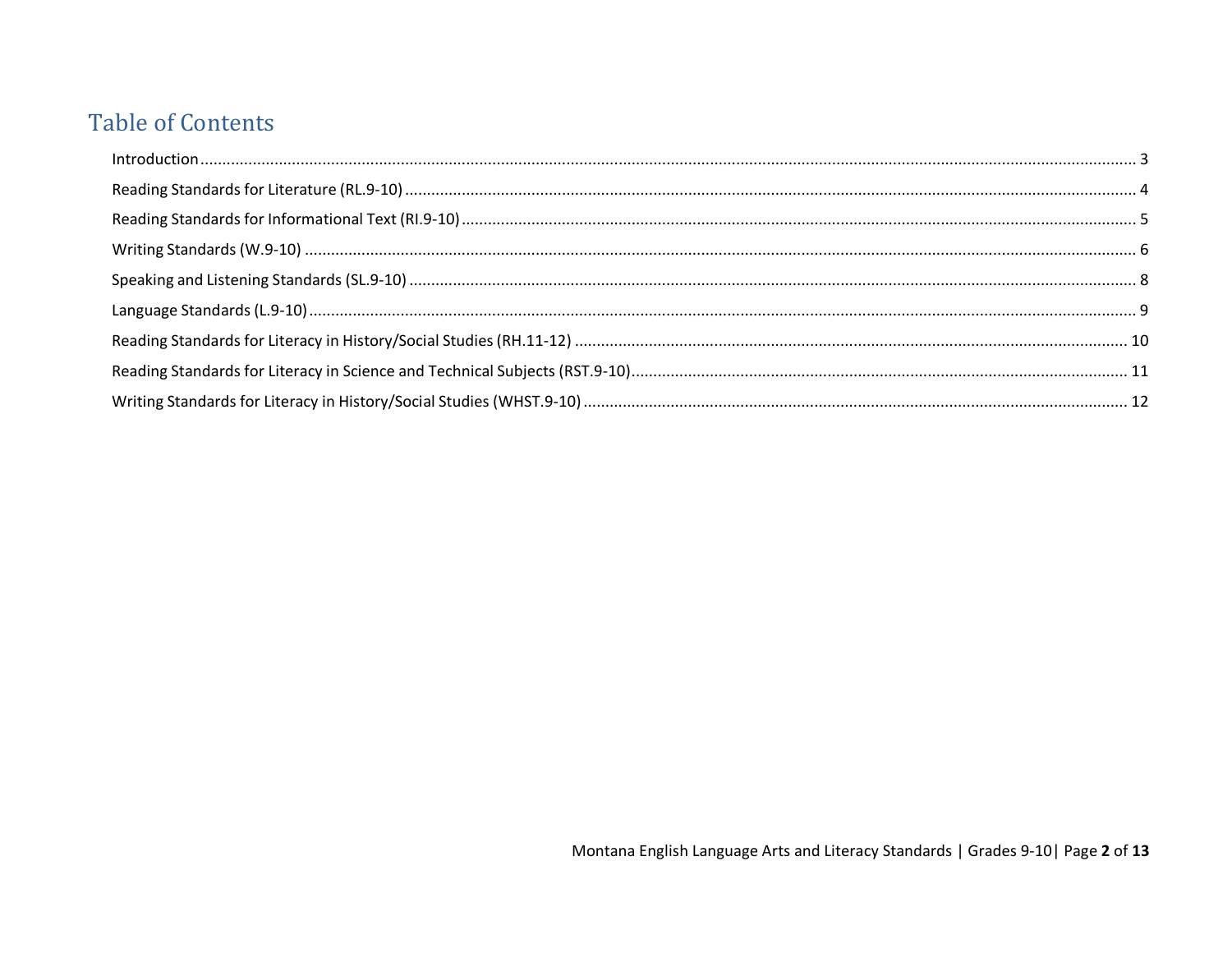## <span id="page-2-0"></span>Introduction

This guide outlines the Montana Content Standards for  $9<sup>th</sup>$ -10<sup>th</sup> grade students in English Language Arts and Literacy in History/Social Studies, Science, and Technical Subjects. This is a grade-specific look at the standards. A grade-by-grade level progression is available in a separate document, *Montana Content Standards for English Language Arts and Literacy*.

Adopted in November 2011, the standards provide a framework for literacy not only in English Language Arts, but across content areas in history/social studies, science, and technical subjects. Just as students must learn literacy skills and conceptual understandings to be college and career ready, they must be able to read, write, speak, listen, and use language effectively in a variety of content areas. Students who meet the standards develop the skills in reading, writing, speaking, and listening that are the foundation for any creative and purposeful expression in language. This guide provides resources and guidance to educators as they align their curriculum to these standards. These standards reflect the constitutional mandate that all educators must provide instruction including the distinct and unique heritage and contemporary contributions of American Indians in a culturally responsive manner (See IEFA; [MCA 20-1-501 Article X;](http://www.opi.mt.gov/PDF/IndianEd/Resources/ArticleX_IEFA.pdf) resources; and materials).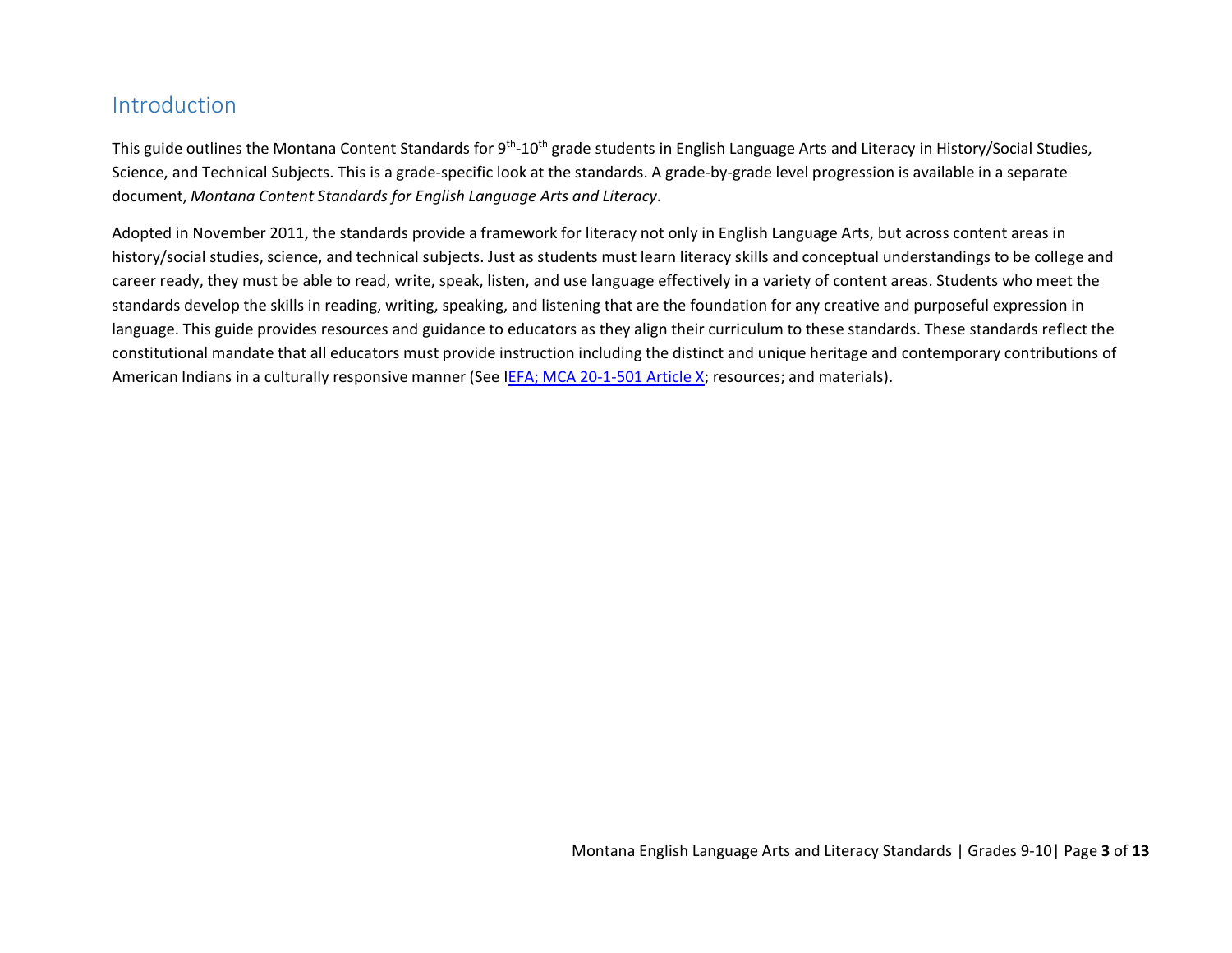## <span id="page-3-0"></span>Reading Standards for Literature (RL.9-10)

### **Key Ideas and Details**

- RL.9-10.1 Cite strong and thorough textual evidence to support analysis of what the text says explicitly as well as inferences drawn from the text, including works by and about American Indians.
- RL.9-10.2 Determine a theme or central idea of a text, including those by and about American Indians, and analyze in detail its development over the course of the text, including how it emerges and is shaped and refined by specific details; provide an objective summary of the text.
- RL.9-10.3 Analyze how complex characters (e.g., those with multiple or conflicting motivations) develop over the course of a text, including those of American Indians, interact with other characters, and advance the plot or develop the theme.

#### **Craft and Structure**

- RL.9-10.4 Determine the meaning of words and phrases as they are used in the text, including figurative and connotative meanings; analyze the cumulative impact of specific word choices on meaning and tone (e.g., how the language evokes a sense of time and place; how it sets a formal or informal tone).
- RL.9-10.5 Analyze how an author's choices concerning how to structure a text, order events within it (e.g., parallel plots), and manipulate time (e.g., pacing, flashbacks) create such effects as mystery, tension, or surprise.
- RL.9-10.6 Analyze a particular point of view or cultural experience reflected in a work of literature from outside the United States, drawing on a wide reading of world literature.

## **Integration of Knowledge and Ideas**

- RL.9-10.7 Analyze the representation of a subject or a key scene in two different artistic mediums, including what is emphasized or absent in each treatment (e.g., Auden's "Musée des Beaux Arts" and Breughel's *Landscape with the Fall of Icarus.* Painting*: American Progress,* by John Gast (circa 1872) with *"*Birthright*,"* a poem, by M. L. Smoker in *Another Attempt at Rescue*).
- RL.9-10.8 (Not applicable to literature)
- RL.9-10.9 Analyze how an author draws on and transforms source material in a specific work (e.g., how Shakespeare treats a theme or topic from Ovid or the Bible or how a later author draws on a play by Shakespeare or how American Indian stories and oral histories appear in contemporary works, such as James Welch's *Fools Crow,* the author retells the Pikuni traditional story, "Star Boy").

## **Range of Reading and Level of Text Complexity**

RL.9-10.10 By the end of grade 9, read and comprehend literature, including stories, dramas, and poems, in the grades 9–10 text complexity band proficiently, with scaffolding as needed at the high end of the range. By the end of grade 10, read and comprehend literature, including stories, dramas, and poems, at the high end of the grades 9–10 text complexity band independently and proficiently.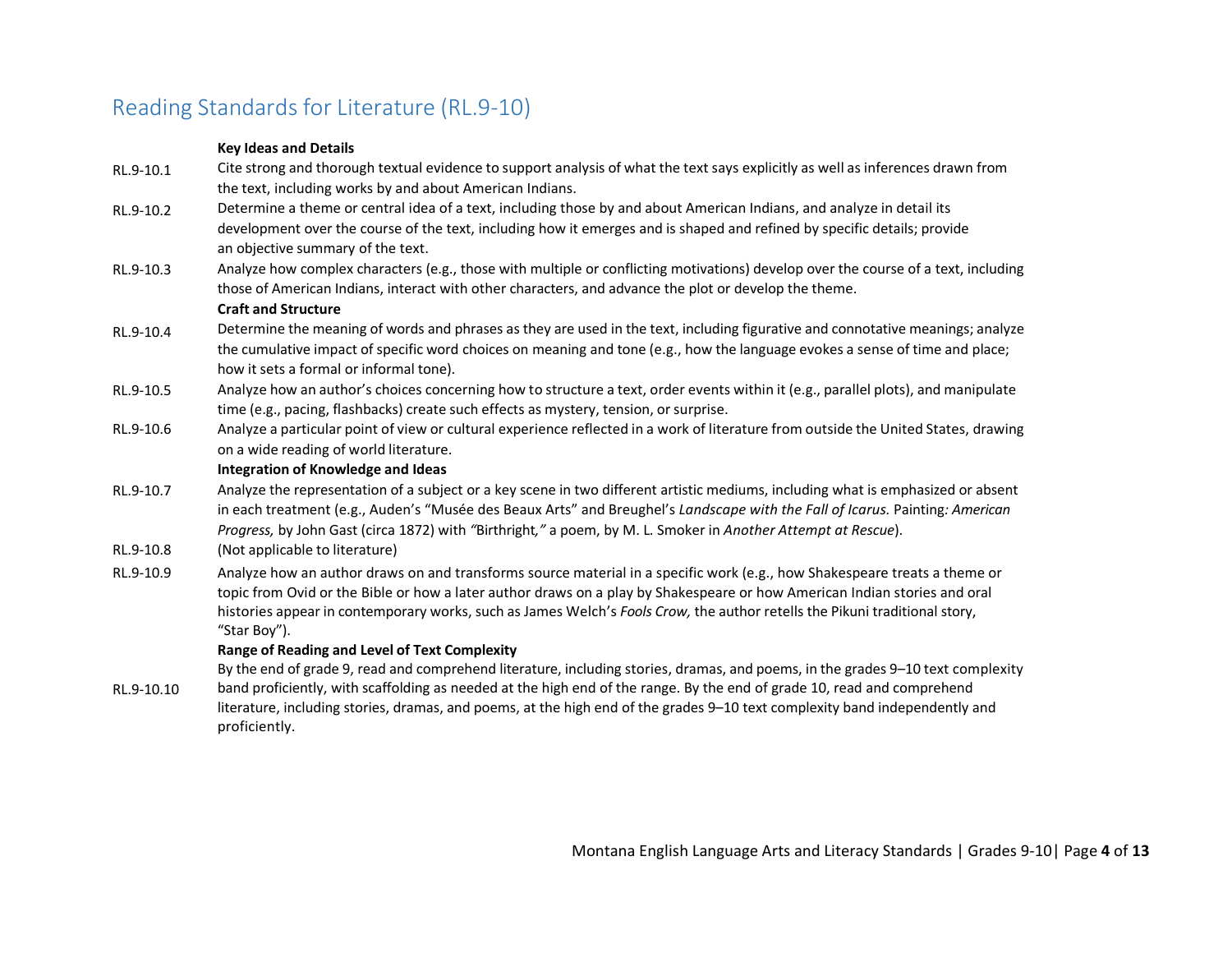## <span id="page-4-0"></span>Reading Standards for Informational Text (RI.9-10)

## **Key Ideas and Details**

- RI.9-10.1 Cite strong and thorough textual evidence to support analysis of what the text says explicitly as well as inferences drawn from the text.
- RI.9-10.2 Determine a central idea of a text and analyze its development over the course of the text, including how it emerges and is shaped and refined by specific details; provide an objective summary of the text.
- RI.9-10.3 Analyze how the author unfolds an analysis or series of ideas or events, including the order in which the points are made, how they are introduced and developed, and the connections that are drawn between them.

#### **Craft and Structure**

- RI.9-10.4 Determine the meaning of words and phrases as they are used in a text, including figurative, connotative, and technical meanings; analyze the cumulative impact of specific word choices on meaning and tone (e.g., how the language of a court opinion differs from that of a newspaper, or how American Indian treaty language differs from everyday speech).
- RI.9-10.5 Analyze in detail how an author's ideas or claims are developed and refined by particular sentences, paragraphs, or larger portions of a text (e.g., a section or chapter).
- RI.9-10.6 Determine an author's point of view or purpose in a text, including texts by and about Montana American Indians, and analyze how an author uses rhetoric to advance that point of view or purpose.

#### **Integration of Knowledge and Ideas**

- RI.9-10.7 Analyze various accounts of a subject told in different mediums (e.g., a person's life story in both print and multimedia, payingspecific attention to cultural nuances), determining which details are emphasized in each account.
- RI.9-10.8 Delineate and evaluate the argument and specific claims in a text, assessing whether the reasoning is valid and the evidence isrelevant and sufficient; identify false statements and fallacious reasoning.
- RI.9-10.9 Analyze seminal U.S. documents of historical and literary significance (e.g., Washington's Farewell Address, the Gettysburg Address, Roosevelt's Four Freedoms speech, King's "Letter from Birmingham Jail", Onondaga Chief Canassatego's address "On Colonizing Education "), including how they address related themes and concepts.

### **Range of Reading and Level of Text Complexity**

RI.9-10.10 By the end of grade 9, read and comprehend literary nonfiction in the grades 9–10 text complexity band proficiently, with scaffolding as needed at the high end of the range. By the end of grade 10, read and comprehend literary nonfiction at the high end of the grades 9–10 text complexity band independently and proficiently.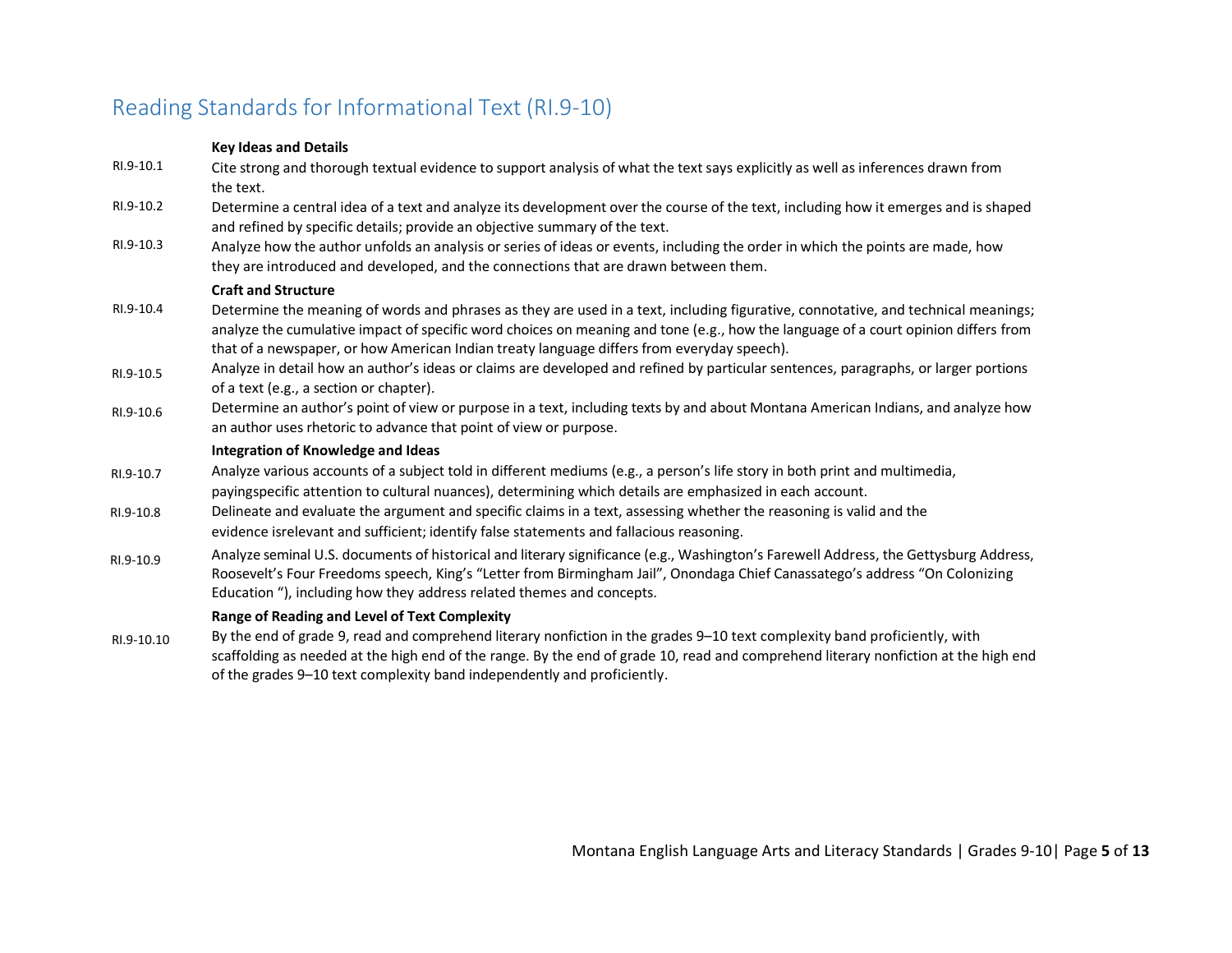# <span id="page-5-0"></span>Writing Standards (W.9-10)

## **Text Types and Purposes**

| $W.9-10.1$   | Write arguments to support claims in an analysis of substantive topics or text, including culturally diverse topics or texts, using<br>valid reasoning and relevant and sufficient evidence.                                                       |
|--------------|----------------------------------------------------------------------------------------------------------------------------------------------------------------------------------------------------------------------------------------------------|
| W.9-10.1.a   | Introduce precise claim(s), distinguish the claim(s) from alternate or opposing claims, and create an organization                                                                                                                                 |
|              | that establishes clear relationships among claim(s), counterclaims, reasons, and evidence.                                                                                                                                                         |
| $W.9-10.1.b$ | Develop claim(s) and counterclaims fairly, supplying evidence for each while pointing out the strengths and limitations of both                                                                                                                    |
|              | in a manner that anticipates the audience's knowledge level and concerns.                                                                                                                                                                          |
| W.9-10.1.c   | Use words, phrases, and clauses to link the major sections of the text, create cohesion, and clarify the relationships between                                                                                                                     |
|              | claim(s) and reasons, between reasons and evidence, and between claim(s) and counterclaims.                                                                                                                                                        |
| $W.9-10.1.d$ | Establish and maintain a formal style and objective tone while attending to the norms and conventions of the discipline in<br>which they are writing.                                                                                              |
| W.9-10.1.e   | Provide a concluding statement or section that follows from and supports the argument presented.                                                                                                                                                   |
| $W.9-10.2$   | Write informative/explanatory texts to examine and convey complex ideas, concepts, and information clearly and accurately                                                                                                                          |
|              | through the effective selection, organization, and analysis of content.                                                                                                                                                                            |
| W.9-10.2.a   | Introduce a topic; organize complex ideas, concepts, and information to make important connections and distinctions; include<br>formatting (e.g., headings), graphics (e.g., figures, tables), and multimedia when useful to aiding comprehension. |
| $W.9-10.2.b$ | Develop the topic with well-chosen, relevant, and sufficient facts, extended definitions, concrete details, quotations, or other                                                                                                                   |
|              | information and examples appropriate to the audience's knowledge of the topic.                                                                                                                                                                     |
| W.9-10.2.c   | Use appropriate and varied transitions to link the major sections of the text, create cohesion, and clarify the relationships                                                                                                                      |
|              | among complex ideas and concepts.                                                                                                                                                                                                                  |
| $W.9-10.2.d$ | Use precise language and domain-specific vocabulary to manage the complexity of the topic.                                                                                                                                                         |
| W.9-10.2.e   | Establish and maintain a formal style and objective tone while attending to the norms and conventions of the discipline in                                                                                                                         |
|              | which they are writing.                                                                                                                                                                                                                            |
| $W.9-10.2.f$ | Provide a concluding statement or section that follows from and supports the information or explanation presented (e.g.,                                                                                                                           |
|              | articulating implications or the significance of the topic).                                                                                                                                                                                       |
| $W.9-10.3$   | Write narratives to develop real or imagined experiences or events using effective technique, well-chosen details, and well-                                                                                                                       |
|              | structured event sequences.                                                                                                                                                                                                                        |
| W.9-10.3.a   | Engage and orient the reader by setting out a problem, situation, or observation, establishing one or multiple point(s) of view,                                                                                                                   |
|              | and introducing a narrator and/or characters; create a smooth progression of experiences or events.                                                                                                                                                |
| W.9-10.3.b   | Use narrative techniques, such as dialogue, pacing, description, reflection, and multiple plot lines, to develop experiences,<br>events, and/or characters.                                                                                        |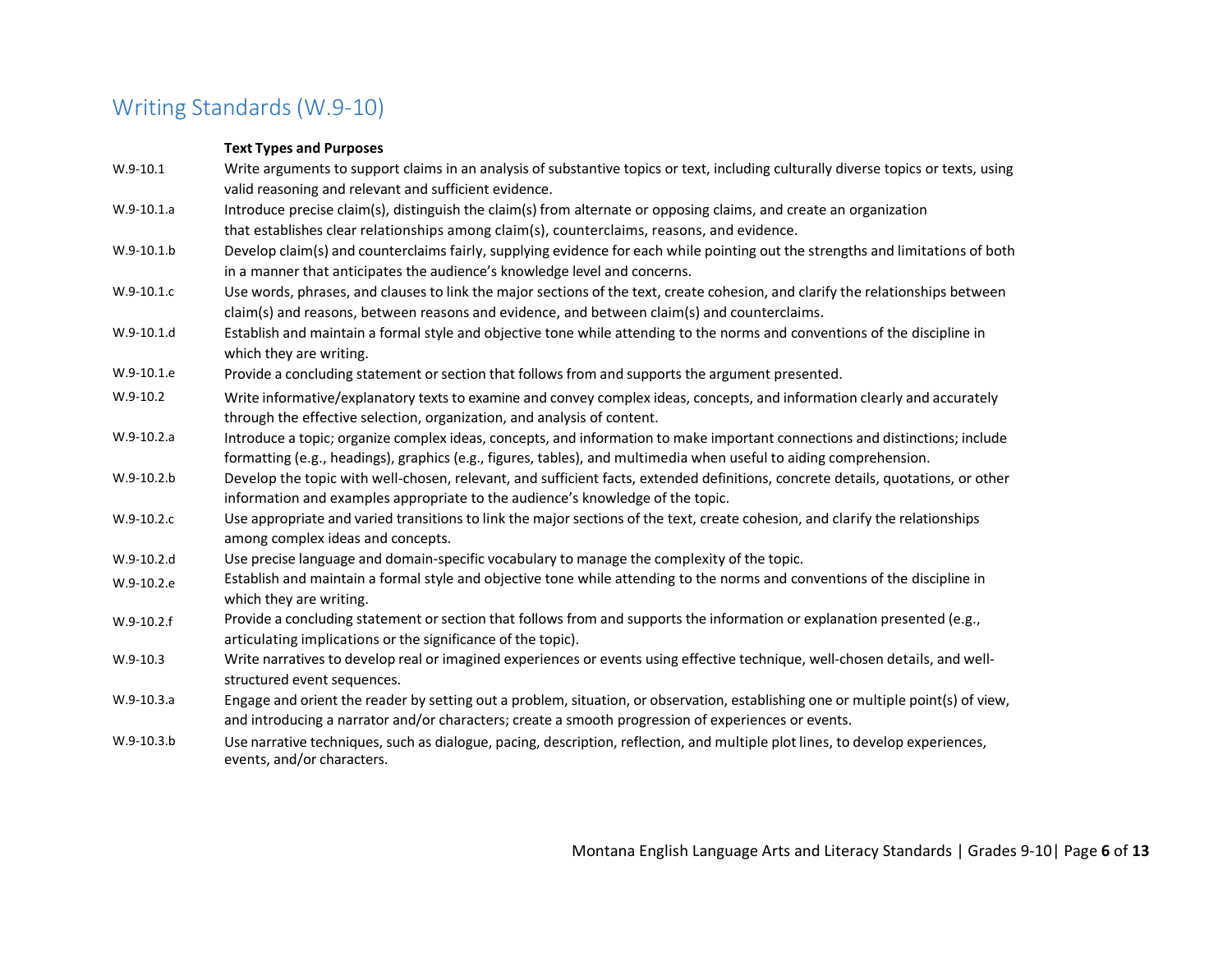| W.9-10.3.c   | Use a variety of techniques to sequence events so that they build on one another to create a coherent whole.                                                                                                                                                                                                                                                                    |
|--------------|---------------------------------------------------------------------------------------------------------------------------------------------------------------------------------------------------------------------------------------------------------------------------------------------------------------------------------------------------------------------------------|
| W.9-10.3.d   | Use precise words and phrases, telling details, and sensory language to convey a vivid picture of the experiences, events,<br>setting, and/or characters.                                                                                                                                                                                                                       |
| W.9-10.3.e   | Provide a conclusion that follows from and reflects on what is experienced, observed, or resolved over the course of the<br>narrative.                                                                                                                                                                                                                                          |
|              | <b>Production and Distribution of Writing</b>                                                                                                                                                                                                                                                                                                                                   |
| $W.9-10.4$   | Produce clear and coherent writing in which the development, organization, and style are appropriate to task, purpose, and<br>audience.                                                                                                                                                                                                                                         |
| $W.9-10.5$   | Develop and strengthen writing as needed by planning, revising, editing, rewriting, or trying a new approach, focusing on<br>addressing what is most significant for a specific purpose and audience.                                                                                                                                                                           |
| $W.9-10.6$   | Use technology, including the Internet, to produce, publish, and update individual or shared writing products, taking advantage<br>of technology's capacity to link to other information and to display information flexibly and dynamically.                                                                                                                                   |
|              | <b>Research to Build and Present Knowledge</b>                                                                                                                                                                                                                                                                                                                                  |
| W.9-10.7     | Conduct short as well as more sustained research projects to answer a question (including a self-generated question) or solve a<br>problem; narrow or broaden the inquiry when appropriate; synthesize multiple sources on the subject, demonstrating<br>understanding of the subject under investigation.                                                                      |
| $W.9-10.8$   | Gather relevant information from multiple authoritative print and digital sources, using advanced searches effectively; assess<br>the usefulness of each source in answering the research question; integrate information into the text selectively to maintain the<br>flow of ideas, avoiding plagiarism and following a standard format for citation.                         |
| $W.9-10.9$   | Draw evidence from literary or informational texts, including American Indian texts to support analysis, reflection, and research.                                                                                                                                                                                                                                              |
| $W.9-10.9.a$ | Apply grades 9-10 Reading standards to literature (e.g., "Analyze how an author draws on and transforms source material<br>in aspecific work [e.g., how Shakespeare treats a theme or topic from Ovid or the Bible or how a later author draws on a<br>play by Shakespeare]" and as in James Welch's Fools Crow, the author retells the Pikuni traditional story, "Star Boy."). |
| W.9-10.9.b   | Apply grades 9-10 Reading standards to literary nonfiction (e.g., "Delineate and evaluate the argument and specific claims in a<br>text, assessing whether the reasoning is valid and the evidence is relevant and sufficient; identify false statements and fallacious<br>reasoning").                                                                                         |
|              | <b>Range of Writing</b>                                                                                                                                                                                                                                                                                                                                                         |

Write routinely over extended time frames (time for research, reflection, and revision) and shorter time frames (a single sitting or a day or two) for a range of tasks, purposes, and audiences.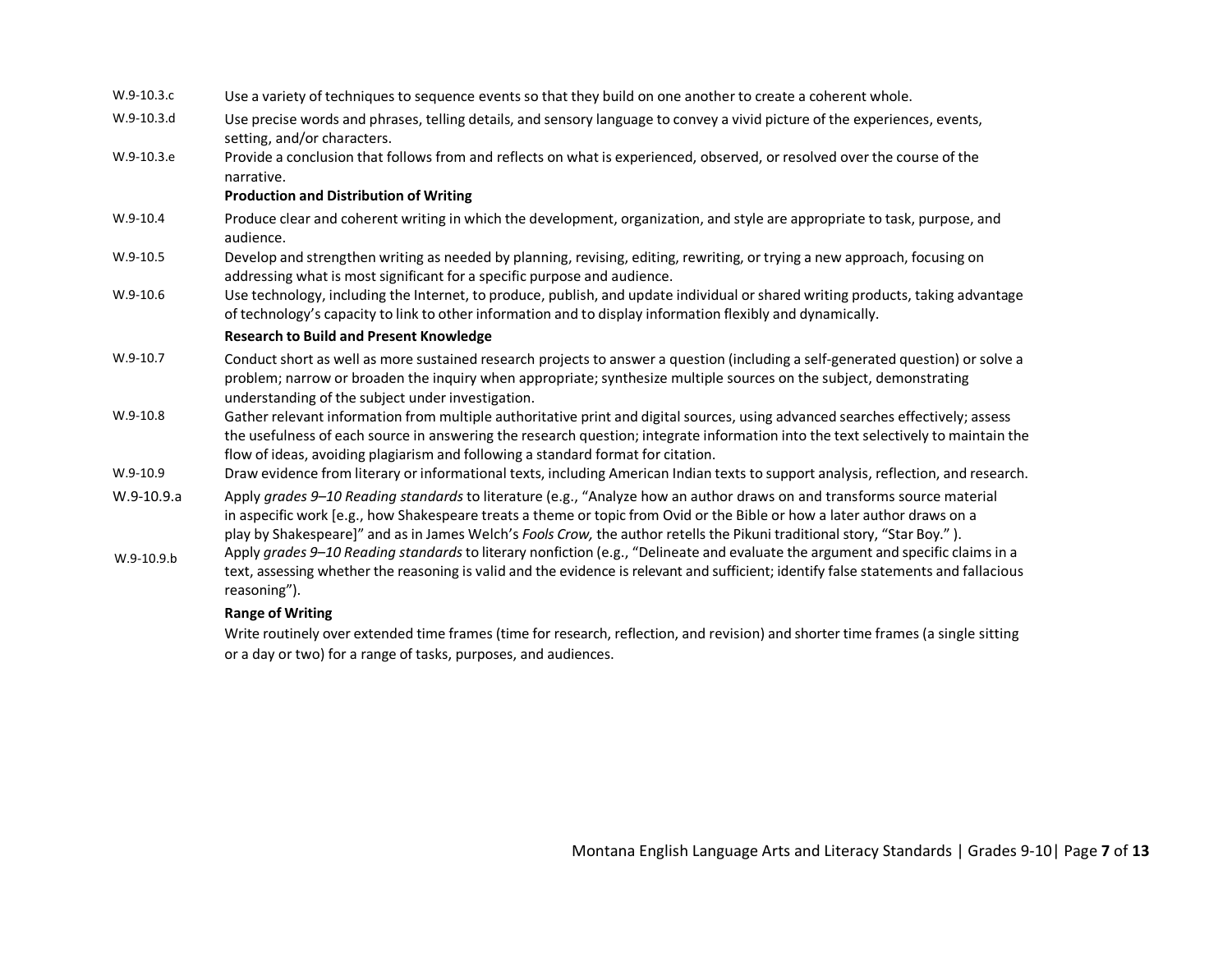# <span id="page-7-0"></span>Speaking and Listening Standards (SL.9-10)

## **Comprehension and Collaboration**

| SL.9-10.1   | Initiate and participate effectively in a range of collaborative discussions (one-on-one, in groups, and teacher-led) with diverse<br>partners on grades 9-10 topics, texts, and issues, building on others' ideas and expressing their own clearly and persuasively.                        |
|-------------|----------------------------------------------------------------------------------------------------------------------------------------------------------------------------------------------------------------------------------------------------------------------------------------------|
| SL.9-10.1.a | Come to discussions prepared, having read and researched material under study; explicitly draw on that preparation by                                                                                                                                                                        |
|             | referring to evidence from texts and other research on the topic or issue to stimulate a thoughtful, well-reasoned exchange of<br>ideas.                                                                                                                                                     |
| SL.9-10.1.b | Work with peers to set rules for collegial discussions and decision-making (e.g., informal consensus, taking votes on key issues,<br>presentation of alternate views), clear goals and deadlines, and individual roles as needed.                                                            |
| SL.9-10.1.c | Propel conversations by posing and responding to questions that relate the current discussion to broader themes or larger<br>ideas; actively incorporate others into the discussion; and clarify, verify, or challenge ideas and conclusions.                                                |
| SL.9-10.1.d | Respond thoughtfully to diverse perspectives, with specific attention to culture, summarize points of agreement and<br>disagreement, and, when warranted, qualify or justify their own views and understanding and make new connections in light of<br>the evidence and reasoning presented. |
| SL.9-10.2   | Integrate multiple sources of information presented in diverse media or formats (e.g., visually, quantitatively, orally) evaluating<br>the credibility and accuracy of each source.                                                                                                          |
| SL.9-10.3   | Evaluate a speaker's point of view, reasoning, and use of evidence and rhetoric, including culturally diverse contexts, identifying<br>any fallacious reasoning or exaggerated or distorted evidence.                                                                                        |
|             | <b>Presentation of Knowledge and Ideas</b>                                                                                                                                                                                                                                                   |
| SL.9-10.4   | Present information, findings, and supporting evidence clearly, concisely, and logically such that listeners can follow the line of<br>reasoning and the organization, development, substance, and style are appropriate to purpose, audience, and task.                                     |
| SL.9-10.5   | Make strategic use of digital media (e.g., textual, graphical, audio, visual, and interactive elements) in presentations<br>to enhance understanding of findings, reasoning, and evidence and to add interest.                                                                               |
| SL.9-10.6   | Adapt speech to a variety of contexts and tasks, demonstrating command of formal English when indicated or appropriate.                                                                                                                                                                      |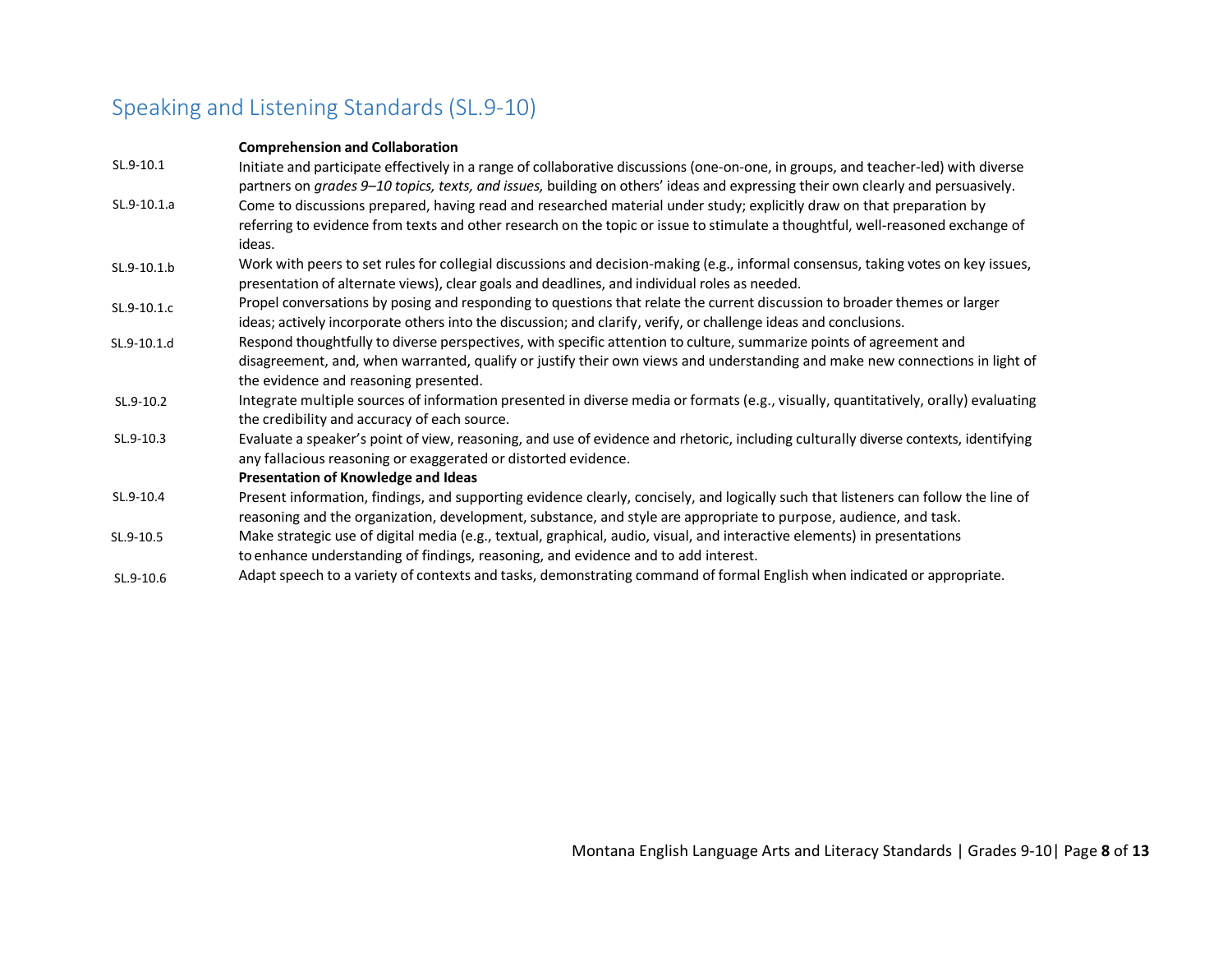## <span id="page-8-0"></span>Language Standards (L.9-10)

#### **Conventions of Standard English**

- L.9-10.1 Demonstrate command of the conventions of standard English grammar and usage when writing or speaking.
- L.9-10.1.a Use parallel structure.
- L.9-10.1.b Use various types of phrases (noun, verb, adjectival, adverbial, participial, prepositional, absolute) and clauses (independent,dependent; noun, relative, adverbial) to convey specific meanings and add variety and interest to writing or presentations.
- L.9-10.2 Demonstrate command of the conventions of standard English capitalization, punctuation, and spelling when writing.
- L.9-10.2.a Use a semicolon (and perhaps a conjunctive adverb) to link two or more closely related independent clauses.
- L.9-10.2.b Use a colon to introduce a list or quotation.
- L.9-10.2.c Spell correctly.

#### **Knowledge of Language**

- L.9-10.3 Apply knowledge of language to understand how language functions in different contexts, to make effective choices for meaning or style, and to comprehend more fully when reading or listening.
- L.9-10.3.a Write and edit work so that it conforms to the guidelines in a style manual (e.g., *MLA Handbook*, Turabian's *Manual for Writers*) appropriate for the discipline and writing type.

#### **Vocabulary Acquisition and Use**

- L.9-10.4 Determine or clarify the meaning of unknown and multiple-meaning words and phrases based on *grades 9–10 reading andcontent*, choosing flexibly from a range of strategies, recognizing the role culture plays in the development of language.
- L.9-10.4.a Use context (e.g., the overall meaning of a sentence, paragraph, or text; a word's position or function in a sentence) as a clue tothe meaning of a word or phrase.
- L.9-10.4.b Identify and correctly use patterns of word changes that indicate different meanings or parts of speech (e.g., *analyze, analysis, analytical; advocate, advocacy*).
- L.9-10.4.c Consult general and specialized reference materials (e.g., dictionaries, glossaries, thesauruses), both print and digital, to find the pronunciation of a word or determine or clarify its precise meaning, its part of speech, or its etymology.
- L.9-10.4.d Verify the preliminary determination of the meaning of a word or phrase (e.g., by checking the inferred meaning in context or in adictionary).
- L.9-10.5 Demonstrate understanding of figurative language, word relationships, and nuances in word meanings.
- L.9-10.5.a Interpret figures of speech (e.g., euphemism, oxymoron) in context and analyze their role in the text.
- L.9-10.5.b Analyze nuances in the meaning of words with similar denotations.
- L.9-10.6 Acquire and use accurately general academic and domain-specific words and phrases, sufficient for reading, writing, speaking, and listening at the college and career readiness level; demonstrate independence in gathering vocabulary knowledge when considering a word or phrase important to comprehension or expression.

Montana English Language Arts and Literacy Standards | Grades 9-10| Page **9** of **13**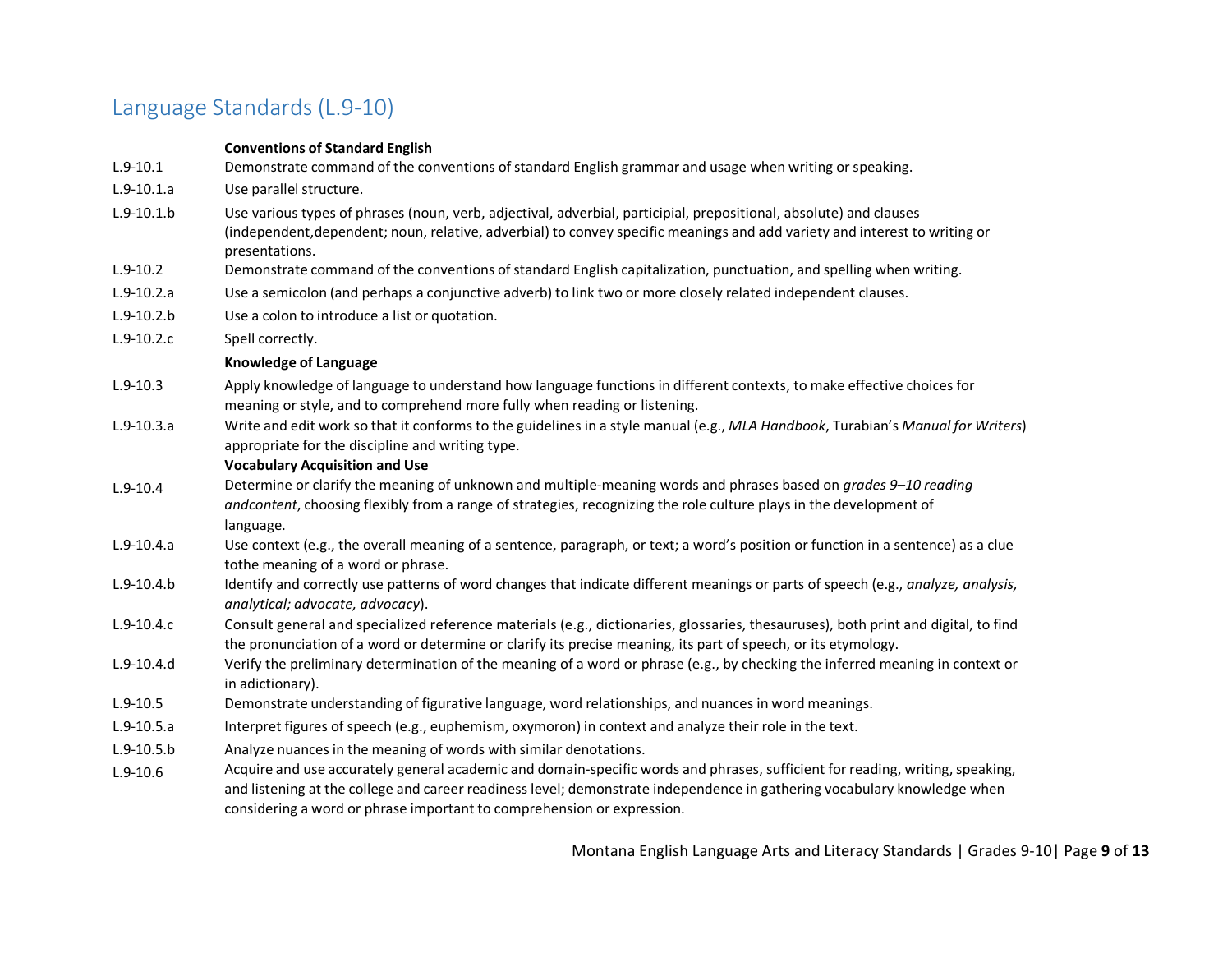## <span id="page-9-0"></span>Reading Standards for Literacy in History/Social Studies (RH.11-12)

## **Key Ideas and Details**

| RH.9-10.1 | Cite specific textual evidence to support analysis of primary and secondary sources, attending to such features as the date and origin of the                                                                                                                     |
|-----------|-------------------------------------------------------------------------------------------------------------------------------------------------------------------------------------------------------------------------------------------------------------------|
| RH.9-10.2 | information.<br>Determine the central ideas or information of a primary or secondary source; provide an accurate summary of how key events or ideas develop<br>over the course of the text.                                                                       |
| RH.9-10.3 | Analyze in detail a series of events described in a text; determine whether earlier events caused later ones or simply preceded them.                                                                                                                             |
|           | <b>Craft and Structure</b>                                                                                                                                                                                                                                        |
| RH.9-10.4 | Determine the meaning of words and phrases as they are used in a text, including vocabulary describing political, social, cultural, or economic<br>aspects of history/social studies.                                                                             |
| RH.9-10.5 | Analyze how a text uses structure to emphasize key points or advance an explanation or analysis                                                                                                                                                                   |
| RH.9-10.6 | Compare the point of view of two or more authors, incorporating American Indian authors, for how they treat the same or similar topics, including<br>which details they include and emphasize in their respective accounts.<br>Integration of Knowledge and Ideas |
| RH.9-10.7 | Integrate quantitative or technical analysis (e.g., charts, research data) with qualitative analysis in print or digital text.                                                                                                                                    |
| RH.9-10.8 | Assess the extent to which the reasoning and evidence in a text support the author's claims; include texts by and about American Indians.                                                                                                                         |
| RH.9-10.9 | Compare and contrast treatments of the same topic in several primary and secondary sources, including American Indian sources                                                                                                                                     |
|           | <b>Range of Reading and Level of Text Complexity</b>                                                                                                                                                                                                              |

RH.9-10.10 By the end of grade 10, read and comprehend history/social studies texts in the grades 9—10 text complexity band independently and proficiently.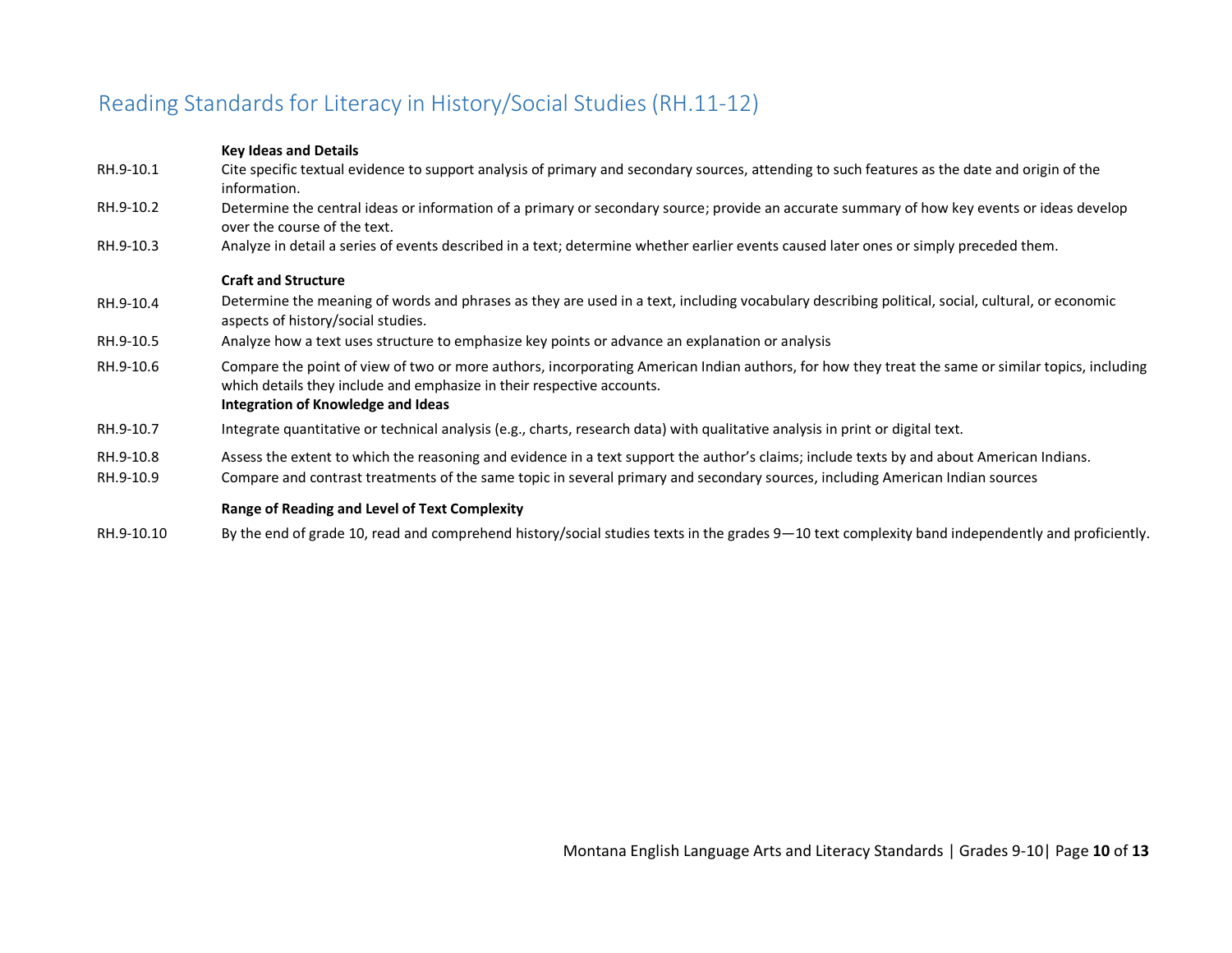# <span id="page-10-0"></span>Reading Standards for Literacy in Science and Technical Subjects (RST.9-10)

## **Key Ideas and Details**

| RST.9-10.1  | Cite specific textual evidence to support analysis of science and technical texts, attending to the precise details of explanations or<br>descriptions.                                                                                                    |
|-------------|------------------------------------------------------------------------------------------------------------------------------------------------------------------------------------------------------------------------------------------------------------|
| RST.9-10.2  | Determine the central ideas or conclusions of a text; trace the text's explanation or depiction of a complex process, phenomenon, or concept;<br>provide an accurate summary of the text.                                                                  |
| RST.9-10.3  | Follow precisely a complex multi-step procedure when carrying out experiments, taking measurements, or performing technical tasks,<br>attending to special cases or exceptions defined in the text.                                                        |
|             | <b>Craft and Structure</b>                                                                                                                                                                                                                                 |
| RST.9-10.4  | Determine the meaning of symbols, key terms, and other domain-specific words and phrases as they are used in a specific scientific or technical<br>context relevant to grades 9-10 texts and topics.                                                       |
| RST.9-10.5  | Analyze the structure of the relationships among concepts in a text, including relationships among key terms (e.g., force, friction, reaction force,<br>energy).                                                                                           |
| RST.9-10.6  | Analyze the author's purpose in providing an explanation, describing a procedure, or discussing an experiment in a text, defining the question<br>the author seeks to address.                                                                             |
|             | <b>Integration of Knowledge</b>                                                                                                                                                                                                                            |
| RST.9-10.7  | Translate quantitative or technical information expressed in words in a text into visual form (e.g., a table or chart) and translate information<br>expressed visually or mathematically (e.g., in an equation) into words.                                |
| RST.9-10.8  | Assess the extent to which the reasoning and evidence in a text support the author's claim or a recommendation for solving a scientific or<br>technical problem.                                                                                           |
| RST.9-10.9  | Compare and contrast findings presented in a text to those from other sources (including their own experiments, and knowledge derived from<br>American Indian cultures), noting when the findings support or contradict previous explanations or accounts. |
|             | <b>Range of Reading and Level of Text Complexity</b>                                                                                                                                                                                                       |
| RST.9-10.10 | By the end of grade 10, read and comprehend science/technical texts in the grades 9-10 text complexity band independently and proficiently.                                                                                                                |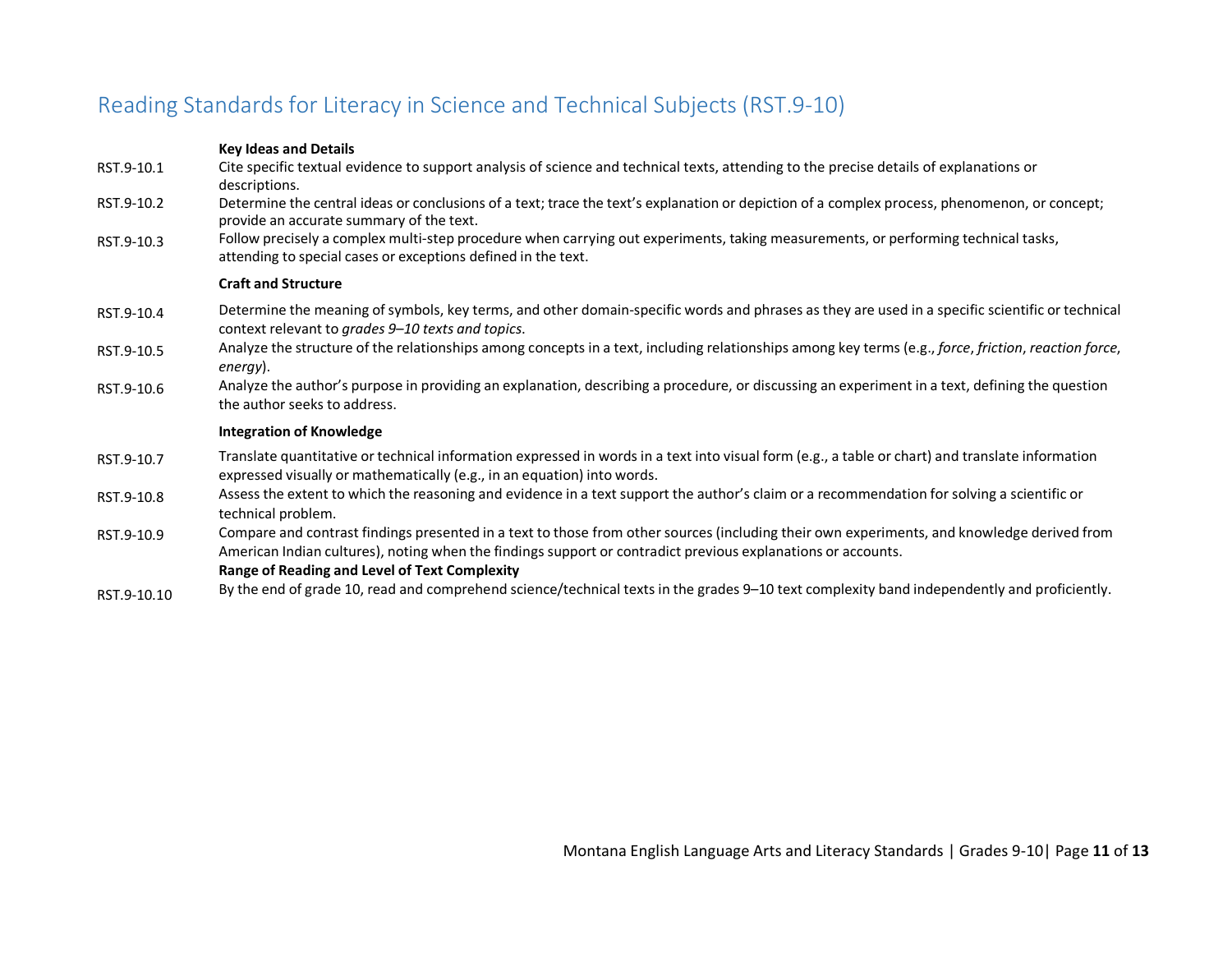## <span id="page-11-0"></span>Writing Standards for Literacy in History/Social Studies/Science/Technical Subjects (WHST.9-10)

| <b>Text Types and Purposes</b>                                                                                                                                                                                                                                                                                                                                                                                                |
|-------------------------------------------------------------------------------------------------------------------------------------------------------------------------------------------------------------------------------------------------------------------------------------------------------------------------------------------------------------------------------------------------------------------------------|
| Write arguments focused on discipline-specific content.                                                                                                                                                                                                                                                                                                                                                                       |
| Introduce precise claim(s), distinguish the claim(s) from alternate or opposing claims, and create an organization that establishes<br>clear relationships among the claim(s), counterclaims, reasons, and evidence.                                                                                                                                                                                                          |
| Develop claim(s) and counterclaims fairly, supplying data and evidence for each while pointing out the strengths and limitations of<br>both claim(s) and counterclaims in a discipline-appropriate form and in a manner that anticipates the audience's knowledge level<br>and concerns.                                                                                                                                      |
| Use words, phrases, and clauses to link the major sections of the text, create cohesion, and clarify the relationships between claim(s)<br>and reasons, between reasons and evidence, and between claim(s) and counterclaims.                                                                                                                                                                                                 |
| Establish and maintain a formal style and objective tone while attending to the norms and conventions of the discipline in which they<br>are writing.                                                                                                                                                                                                                                                                         |
| Provide a concluding statement or section that follows from or supports the argument presented.                                                                                                                                                                                                                                                                                                                               |
| Write informative/explanatory texts, including the narration of historical events, scientific procedures/experiments, or technical<br>processes.                                                                                                                                                                                                                                                                              |
| Introduce a topic and organize ideas, concepts, and information to make important connections and distinctions; include formatting<br>(e.g., headings), graphics (e.g., figures, tables), and multimedia when useful to aiding comprehension.                                                                                                                                                                                 |
| Develop the topic with well-chosen, relevant, and sufficient facts, extended definitions, concrete details, quotations, or other<br>information and examples appropriate to the audience's knowledge of the topic.                                                                                                                                                                                                            |
| Use varied transitions and sentence structures to link the major sections of the text, create cohesion, and clarify the relationships<br>among ideas and concepts.                                                                                                                                                                                                                                                            |
| Use precise language and domain-specific vocabulary to manage the complexity of the topic and convey a style appropriate to the<br>discipline and context as well as to the expertise of likely readers.                                                                                                                                                                                                                      |
| Establish and maintain a formal style and objective tone while attending to the norms and conventions of the discipline in which they<br>are writing.                                                                                                                                                                                                                                                                         |
| Provide a concluding statement or section that follows from and supports the information or explanation presented (e.g., articulating<br>implications or the significance of the topic).<br><b>Production and Distribution of Writing</b>                                                                                                                                                                                     |
| Produce clear and coherent writing in which the development, organization, and style are appropriate to task, purpose, and<br>audience.                                                                                                                                                                                                                                                                                       |
| Develop and strengthen writing as needed by planning, revising, editing, rewriting, or trying a new approach, focusing on addressing<br>what is most significant for a specific purpose and audience.                                                                                                                                                                                                                         |
| Use technology, including the Internet, to produce, publish, and update individual or shared writing products, taking advantage of<br>technology's capacity to link to other information and to display information flexibly and dynamically.<br><b>Research to Build and Present Knowledge</b>                                                                                                                               |
| Conduct short as well as more sustained research projects to answer a question (including a self-generated question) or solve a<br>problem; narrow or broaden the inquiry when appropriate; synthesize multiple sources on the subject, demonstrating<br>understanding of the subject under investigation.<br>the contract of the contract of the contract of the contract of the contract of the contract of the contract of |
|                                                                                                                                                                                                                                                                                                                                                                                                                               |

Montana English Language Arts and Literacy Standards | Grades 9-10| Page **12** of **13**